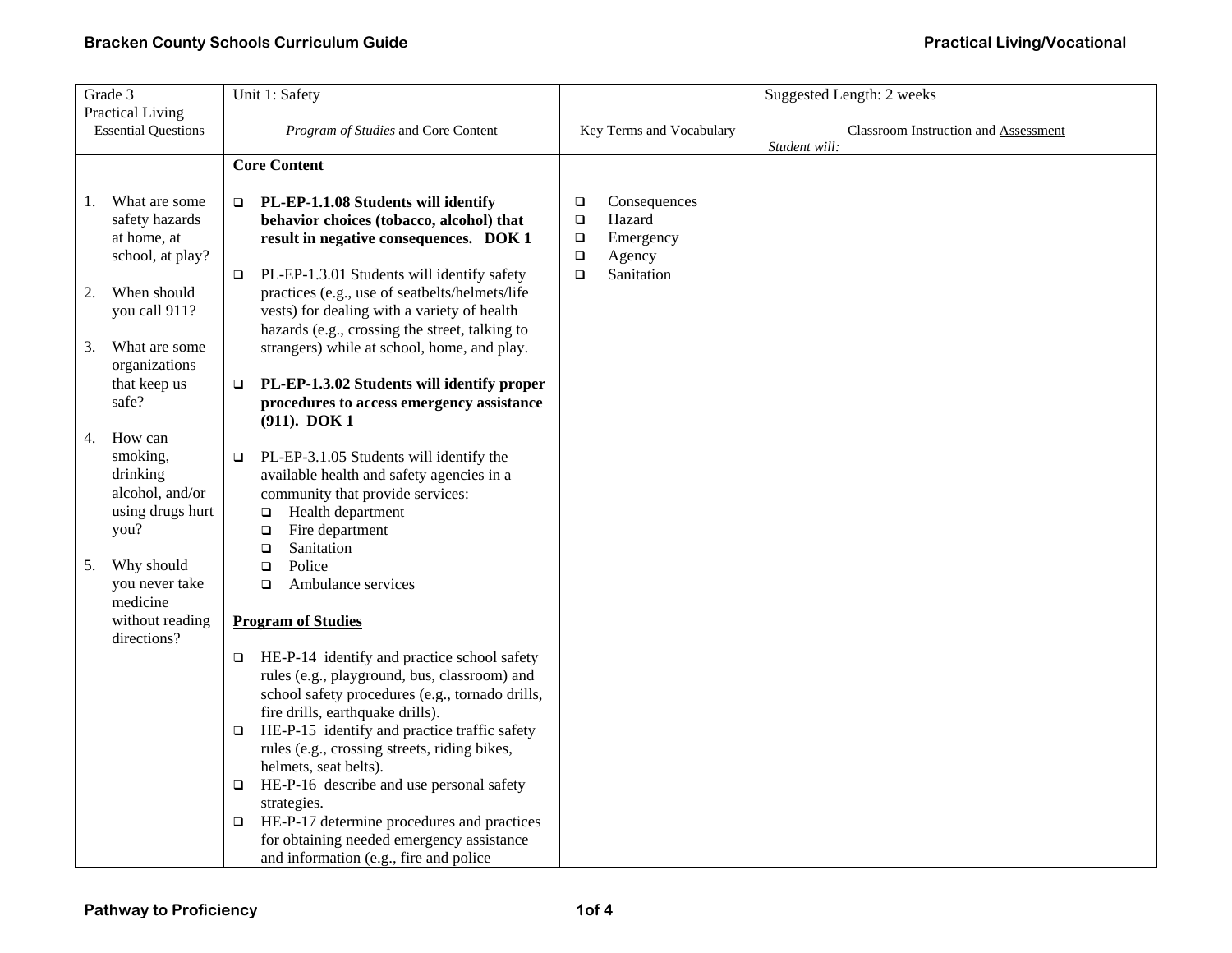| Grade 3                    | Unit 1: Safety                                       |                          | Suggested Length: 2 weeks                   |
|----------------------------|------------------------------------------------------|--------------------------|---------------------------------------------|
| <b>Practical Living</b>    |                                                      |                          |                                             |
| <b>Essential Questions</b> | Program of Studies and Core Content                  | Key Terms and Vocabulary | <b>Classroom Instruction and Assessment</b> |
|                            |                                                      |                          | Student will:                               |
|                            | departments, poison control, ambulance               |                          |                                             |
|                            | service, 911).                                       |                          |                                             |
|                            | HE-P-18 identify basic health habits (e.g.,<br>□     |                          |                                             |
|                            | hand washing, care of teeth and eyes,                |                          |                                             |
|                            | covering coughs and sneezes, sun protection)         |                          |                                             |
|                            | which affect self and others and prevent             |                          |                                             |
|                            | spread of disease.                                   |                          |                                             |
|                            | HE-P-19 practice good habits of personal<br>$\Box$   |                          |                                             |
|                            | grooming and cleanliness.                            |                          |                                             |
|                            | HE-P-20 describe the importance of regular<br>$\Box$ |                          |                                             |
|                            | visits to health care providers.                     |                          |                                             |
|                            | HE-P-35 identify purposes and proper uses of<br>□    |                          |                                             |
|                            | medications.                                         |                          |                                             |
|                            | HE-P-36 describe risks associated with the<br>$\Box$ |                          |                                             |
|                            | use of non-medicinal drugs.                          |                          |                                             |
|                            | HE-P-37 become aware of appropriate<br>□             |                          |                                             |
|                            | community agencies (e.g., police department,         |                          |                                             |
|                            | fire department, health department, mental           |                          |                                             |
|                            | health provider) and the health and safety           |                          |                                             |
|                            | services they provide.                               |                          |                                             |
|                            | HE-P-38 identify community guidelines that<br>□      |                          |                                             |
|                            | promote healthy environments.                        |                          |                                             |
|                            | HE-P-39 describe community activities (e.g.,<br>□    |                          |                                             |
|                            | recycling, litter control) that promote healthy      |                          |                                             |
|                            | environments.                                        |                          |                                             |
|                            | HE-P-40 identify health providers and the<br>□       |                          |                                             |
|                            | services they provide in the community.              |                          |                                             |

| Grade 3                    | <b>Unit 2: Vocational Skills</b>            |                 | <b>Suggested Length: 2 weeks</b>            |
|----------------------------|---------------------------------------------|-----------------|---------------------------------------------|
| <b>Practical Living</b>    |                                             |                 |                                             |
| <b>Essential Questions</b> | <b>Program of Studies and Core Content</b>  |                 | <b>Classroom Instruction and Assessment</b> |
|                            |                                             |                 | Student will:                               |
|                            | <b>Core Content</b>                         |                 |                                             |
|                            |                                             |                 |                                             |
|                            | PL-EP-4.1.01 Students will identify reasons | Occupation<br>□ |                                             |
|                            | why people work (food, clothing, shelter).  | Income          |                                             |
|                            |                                             | Employment      |                                             |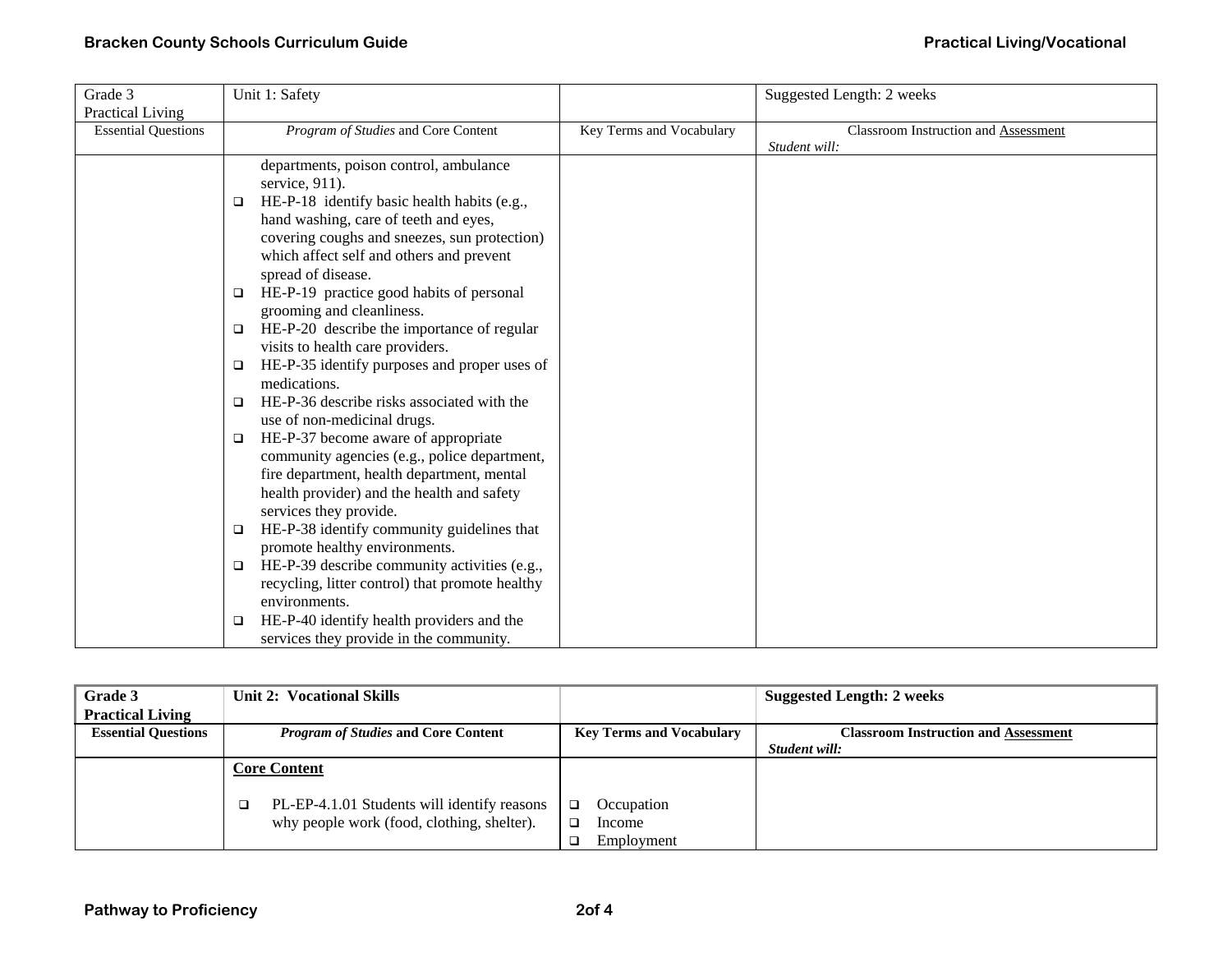| Grade 3<br><b>Practical Living</b> |                                            | <b>Unit 2: Vocational Skills</b>                                                                                                                    |        |                                 | <b>Suggested Length: 2 weeks</b>            |
|------------------------------------|--------------------------------------------|-----------------------------------------------------------------------------------------------------------------------------------------------------|--------|---------------------------------|---------------------------------------------|
| <b>Essential Questions</b>         | <b>Program of Studies and Core Content</b> |                                                                                                                                                     |        | <b>Key Terms and Vocabulary</b> | <b>Classroom Instruction and Assessment</b> |
|                                    |                                            |                                                                                                                                                     |        |                                 | Student will:                               |
|                                    | ▫                                          | PL-EP-4.1.02 Students will identify jobs                                                                                                            | $\Box$ | <b>Job Opportunities</b>        |                                             |
|                                    |                                            | (teacher, police officer) relating to 2 of the                                                                                                      | $\Box$ | <b>Job Opportunities</b>        |                                             |
|                                    |                                            | Kentucky Career Clusters (Education,                                                                                                                | ❏      | Employment                      |                                             |
|                                    |                                            | Public Service) and describe these jobs.                                                                                                            | □      | Occupations                     |                                             |
|                                    |                                            |                                                                                                                                                     | ❏      | Academic                        |                                             |
|                                    | $\Box$                                     | PL-EP-4.1.03 Students will identify how                                                                                                             | ❏      | Efficient                       |                                             |
|                                    |                                            | academic classes (e.g., reading and                                                                                                                 | □      | Technology                      |                                             |
|                                    |                                            | writing) relate to various jobs. DOK 1                                                                                                              | □      | Career                          |                                             |
|                                    | □                                          | PL-EP-4.3.01 Students will identify<br>technology tools (e.g., electronic games,<br>phones, computers) that are used in<br>homes and schools. DOK 1 |        |                                 |                                             |

| Grade 3                    | <b>Unit 3: Consumer Skills</b>                                                                                                                 |                                                                                          | <b>Suggested Length: 2 weeks</b>                                                                                                                                                                                                       |  |
|----------------------------|------------------------------------------------------------------------------------------------------------------------------------------------|------------------------------------------------------------------------------------------|----------------------------------------------------------------------------------------------------------------------------------------------------------------------------------------------------------------------------------------|--|
| <b>Practical Living</b>    |                                                                                                                                                |                                                                                          |                                                                                                                                                                                                                                        |  |
| <b>Essential Questions</b> | <b>Program of Studies and Core Content</b>                                                                                                     | <b>Key Terms and Vocabulary</b>                                                          | <b>Classroom Instruction and Assessment</b>                                                                                                                                                                                            |  |
|                            |                                                                                                                                                |                                                                                          | Student will:                                                                                                                                                                                                                          |  |
|                            | <b>Core Content</b>                                                                                                                            |                                                                                          |                                                                                                                                                                                                                                        |  |
|                            | PL-EP-3.1.01 Students will identify the<br>□<br>difference between wants and needs as it<br>relates to consumer decisions.                     | Wants<br>$\Box$<br>Needs<br>❏<br>Product<br>❏<br>Consumer<br>◻<br>Planning & Saving<br>❏ | During money unit students will read Alexander Who<br>□<br>Used to be Rich  to identify the difference between<br>wants and needs.<br>Identify Alexander as a consumer.<br>□<br>Discuss planning and saving – Did Alexander save?<br>□ |  |
|                            | PL-EP-3.1.02 Students will describe major<br>$\Box$<br>factors (price, quality, features) to consider<br>when making consumer decisions. DOK 1 | Resources<br>□<br><b>Gimmick</b><br>$\Box$<br>Dependability<br>$\Box$                    |                                                                                                                                                                                                                                        |  |
|                            | PL-EP-3.1.03 Students will identify ways<br>$\Box$<br>consumer's buying practices are influenced<br>by peer pressure. DOK 1                    | Consumer<br>❏<br>Advertisers<br>□<br>Peer pressure<br>$\Box$<br>Income<br>❏              | Students will identify the following things while reading<br>❏<br>The Go Around Dollar:<br>Income<br>Consumer<br>Products<br>Advertisements<br>The character Kathy thinks (plans) about how to spend<br>o                              |  |